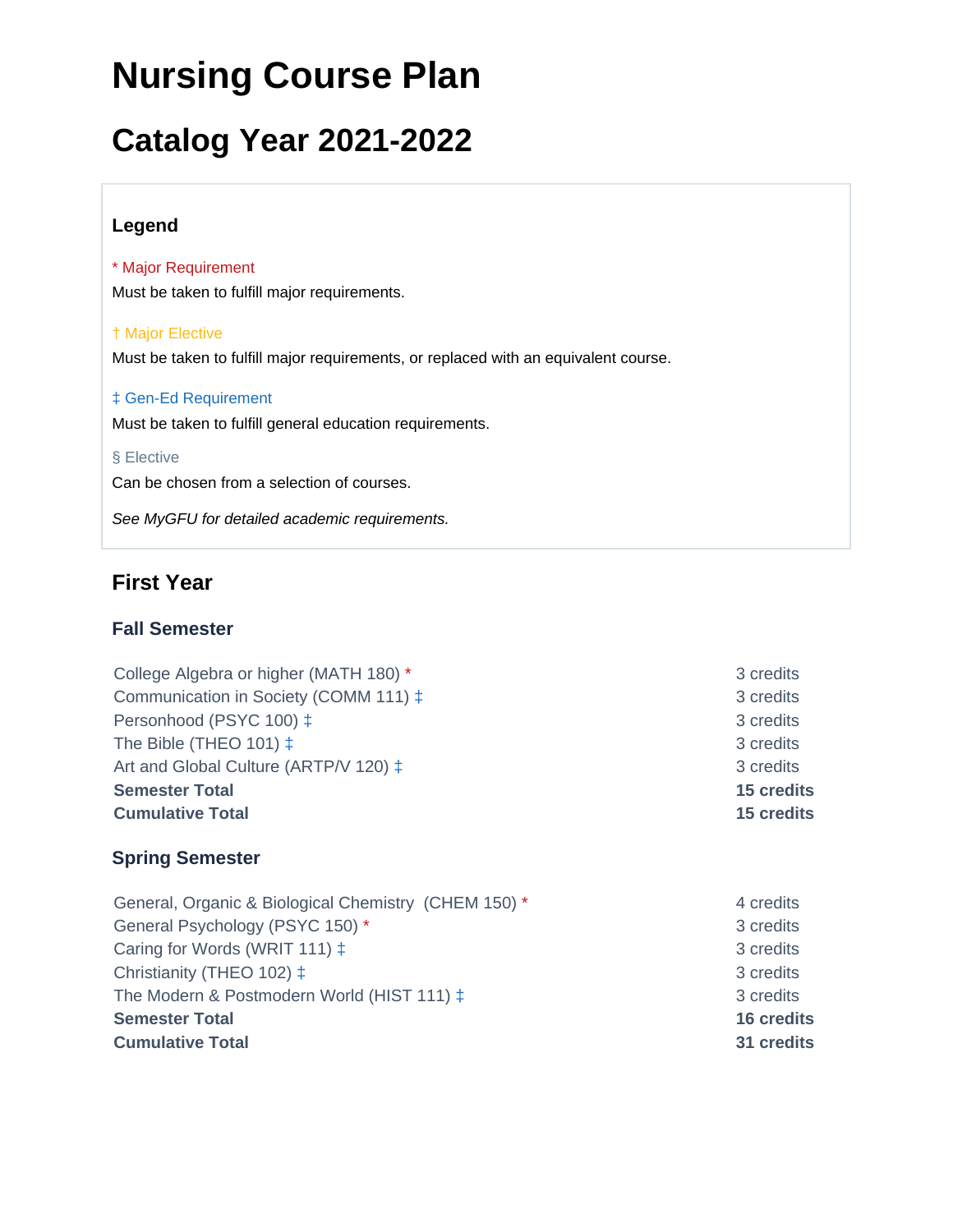# **Second Year**

# **Fall Semester**

Human Anatomy & Physiology I (BIOL 221) \* 4 credits Statistical Procedures (PSYC 240 or MATH 240) \* 3 credits Lifespan Human Development (PSYC 310) \* 3 credits Faith and Story (LITR 111)  $\ddagger$  3 credits **Semester Total 13 credits Cumulative Total 44 credits**

# **Spring Semester**

Human Anatomy & Physiology II (BIOL 222) \* 4 credits Essentials of Microbiology (BIOL 367) \* 4 credits Nutrition Essentials (NURS 220) \* 3 credits Ethics (THEO 380)  $\pm$  3 credits Justice (SSCI 100)  $\pm$  3 credits **Semester Total 17 credits Cumulative Total 61 credits**

# **Third Year**

## **Fall Semester**

| Pathophysiology (NURS 311) *                | 3 credits         |
|---------------------------------------------|-------------------|
| Pharmacology (NURS 312) *                   | 3 credits         |
| Intro to Professional Practice (NURS 320) * | 3 credits         |
| Essentials for Nursing Pratice (NURS 330) * | 6 credits         |
| <b>Semester Total</b>                       | 15 credits        |
| <b>Cumulative Total</b>                     | <b>76 credits</b> |
|                                             |                   |

# **Spring Semester**

Med-Surg Nursing I (NURS 340) \* 6 credits Mental Health (NURS 350) \* 5 credits Evidence Based Practice (NURS 360) \* 3 credits Cross-Cultural Experience International (Elective) § 3 credits **Semester Total 17 credits Cumulative Total 93 credits**

# **Fourth Year**

## **Fall Semester**

Trends & Issues (NURS 410) \* 3 credits Care of Childbearing Family (NURS 400) \* 5 credits Med-Surg Nursing II (NURS 440) \* 7 credits

- 
- 
- 
- 
- 

- 
-